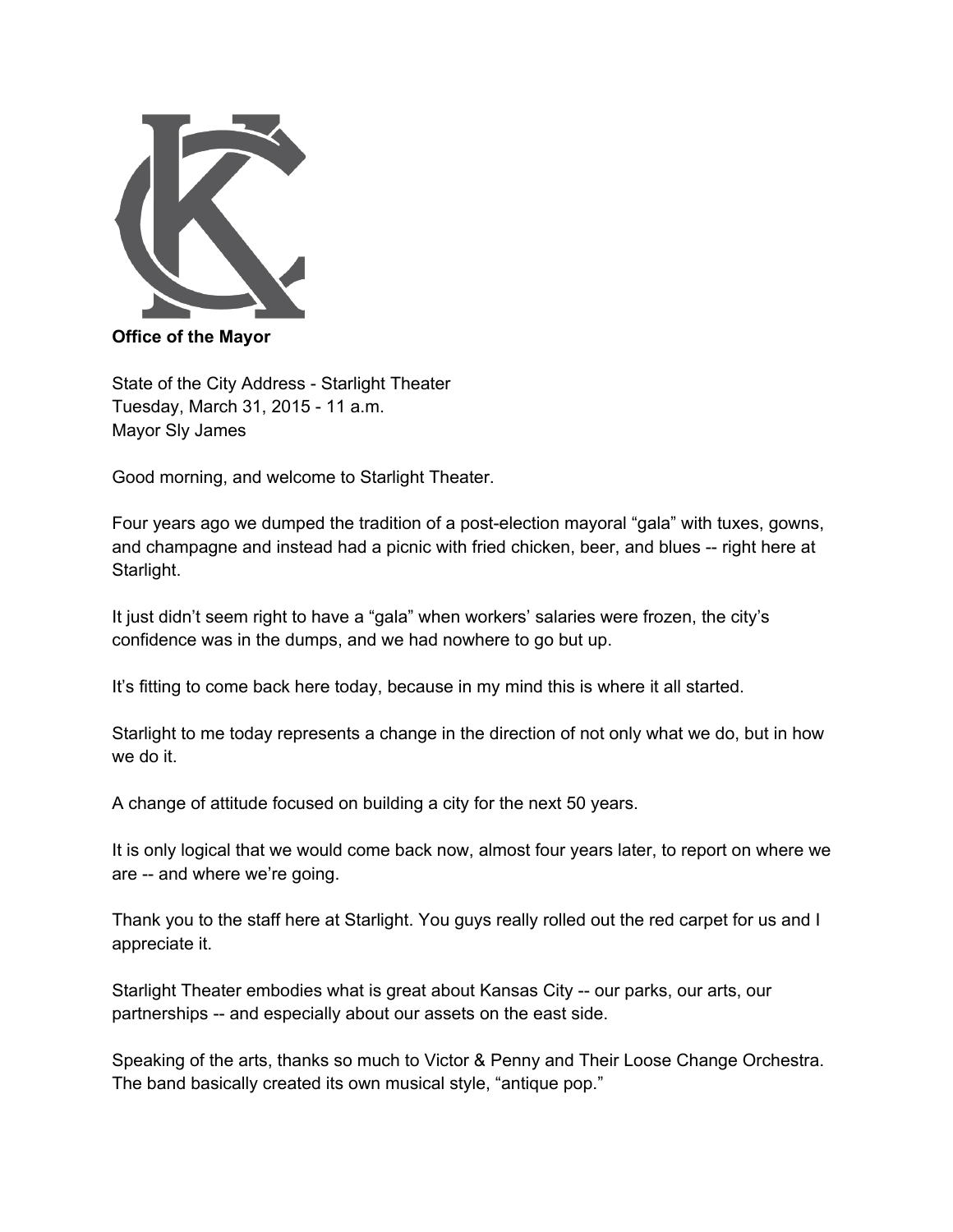What they did -- creating their own musical style, and building a band and a small business around it -- is what Kansas City is all about today.

Their approach exemplifies the vibrant Kansas City arts community -- and also the entrepreneurial spirit that is powering our local economy, and the arts. Thanks, guys.

And thank you to the Marine Corps Recruiting Station-Kansas City Color Guard and to the Reverend Donna Simon, of St. Mark Hope and Peace Lutheran Church for your participation today.

The Marines you saw embody the spirit of service that exists throughout Kansas City. Thank you, fellow Marines. Semper Fidelis!

And Reverend Simon is a different kind of soldier - one who fights to end economic and social injustice in our neighborhoods. I'm honored that she has joined us today.

Over the past four years, I've learned that public service as an elected official is a special responsibility, privilege and honor.

I would like to recognize all elected state, county and local officials here today, and all who are seeking public office. Would you please stand and be recognized?

Some of you get to stand again:

Being a Mayor of any city is the best job in politics. I am proud to serve with you on the Metro Mayors Caucus -- would you please stand?

Thank you.

It's always a risk to name names for fear of missing someone, but there is one group I would like to name:

Melba Curls, Ed Ford, Russ Johnson, Jan Marcason, John Sharp and Mayor Pro Tem Cindy Circo.

Ladies and gentlemen, these six members of the City Council will be leaving office this summer due to term limits. Please give them our very special thanks for their outstanding service to Kansas City.

We have not always agreed, but we have always found a way to deal with whatever was at hand -- and move forward. That is no small feat in today's hyper-partisan political discourse.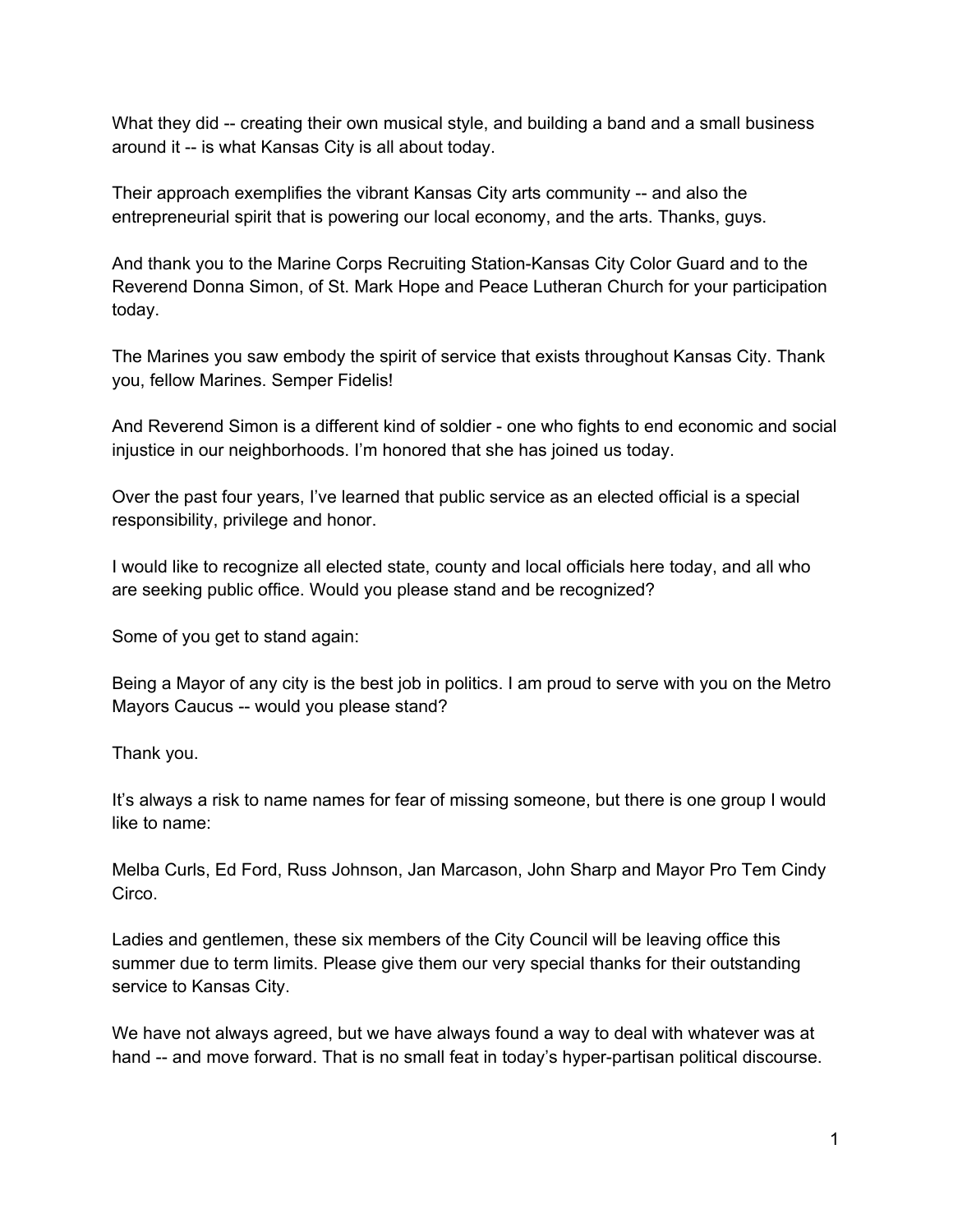On that point, last month, the State of Missouri lost a dedicated public servant in Tom Schweich.

So much has been said about that awful situation. I can't add more to the discussion beyond what Senator Danforth said during his emotional and spot-on eulogy.

But I do hope that we can learn something from that tragic situation. For instance, that leadership is preferable to politics.

It's my hope that over the course of the next few months, more leaders emerge than politicians.

Speaking of leaders, I would like to recognize City Manager Troy Schulte, who couldn't be here today, and ask any employee of the City of Kansas City, to please stand and be recognized.

Our city staff works hard and smart for citizens, and I'm grateful.

The other group I'd like to call out are those individuals on any of the nearly 100 boards and commissions serving Kansas Citians.

Some of these panels are more prominent than others, but all of them require time, energy and hard work, and we all are grateful for your service and commitment to Kansas City.

And, of course, I would be remiss if I did not welcome and thank my family:

My wife, Licia, my mother Melva, my son Malik and his wife Jessica, my daughter Aja and her boyfriend Thomas are all here today.

I love my work, but I could not do it without the support of those closest to me  $-$  especially, without their forgiveness for my frequent absence and the long hours.

Thank you, and I love you.

And to my son Kyle, who couldn't be here today, and to my son Eric, who will always be in my heart, I love you both.

In addition to welcoming everyone joining us at Starlight today, I'd like to welcome those who are listening to today's remarks on KKFI Community Radio 90.1 FM; or who are watching on KCPT via online livestreaming at kcpt.org.

Speaking of "online," I tweet quite a bit and I hope you follow me.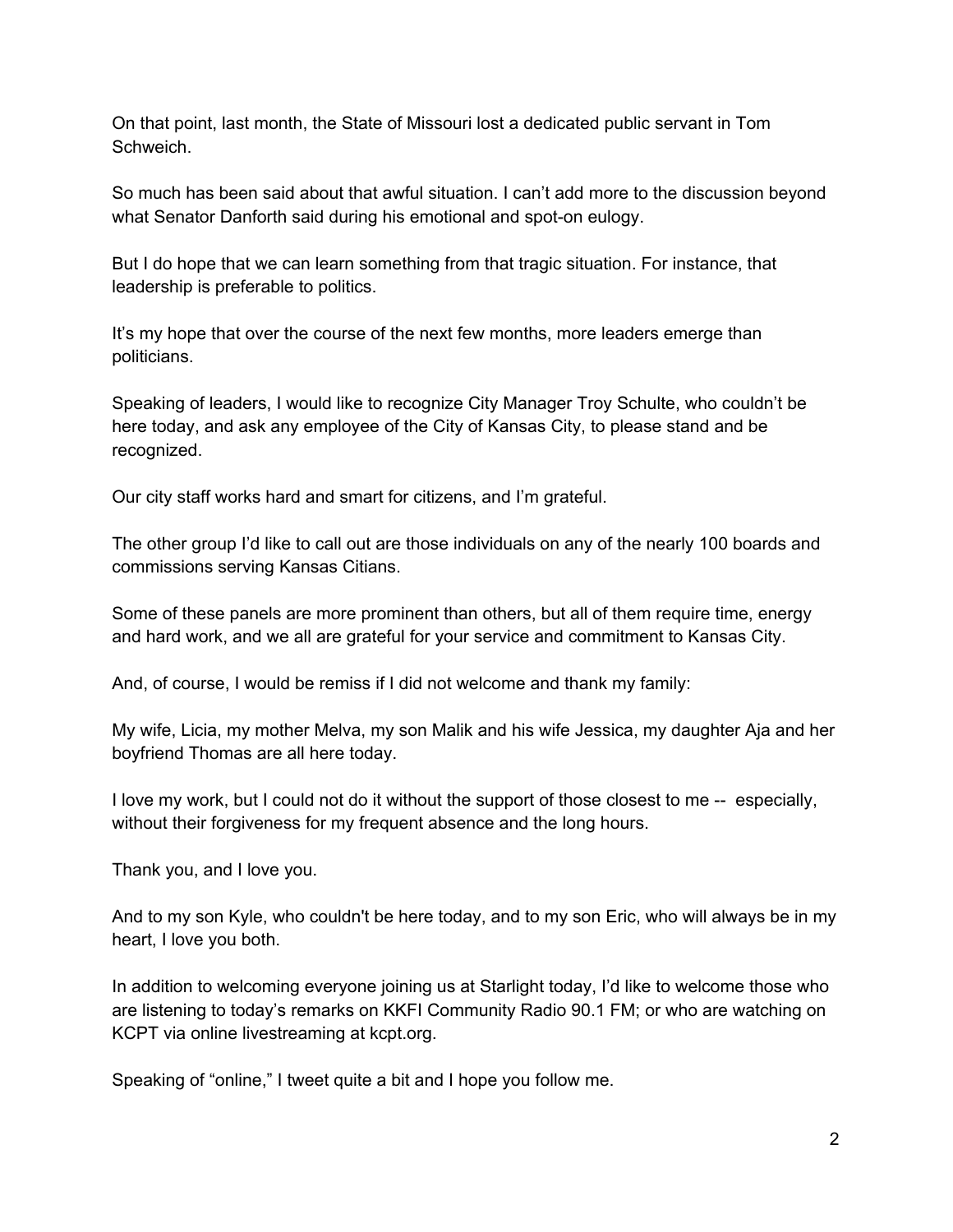If you tweet, please share your thoughts, ideas and comments today using the hashtag #SOTCKC.

Gathering as the community we are -- whether on this stage, listening on the radio, watching online or tweeting ideas -- is emblematic of the state of Kansas City today.

More than ever, Kansas Citians are engaged. Technology makes this possible.

Technology, innovation and planning contribute to the success of the four E agenda I have followed since taking office in 2011.

The four Es, of course, are Efficiency, Employment, Education and Enforcement.

Through focus on these, we strive to make all that we do in Kansas City best today, tomorrow, and a generation from now.

Let's take a look at each in detail:

#### *Efficiency:*

The technological foundation I have reported in previous years continues to pay dividends in improved efficiency in Kansas City.

Recently, Kansas City launched its first-ever digital roadmap, setting goals and securing our place as a leading digital city.

It also supports Kansas City's future workforce by addressing digital inclusion and creating a pipeline of homegrown talent.

It makes Kansas City a smart city, using technology to find better efficiencies in city-service delivery.

A Smart City is a technological framework that, for starters, will bring features like interactive kiosks, mobile applications, sensory technology, and smart street lighting to Kansas City.

Kansas City is once again the envy of its peers because we do things like this, drawing deeply from our entrepreneurial spirit and our technology assets.

Technology is improving Kansas City's efficiency in many other ways.

As a result of an Open Data Ordinance passed last June, more data about our city is more readily available to the public than at any time in our city's history.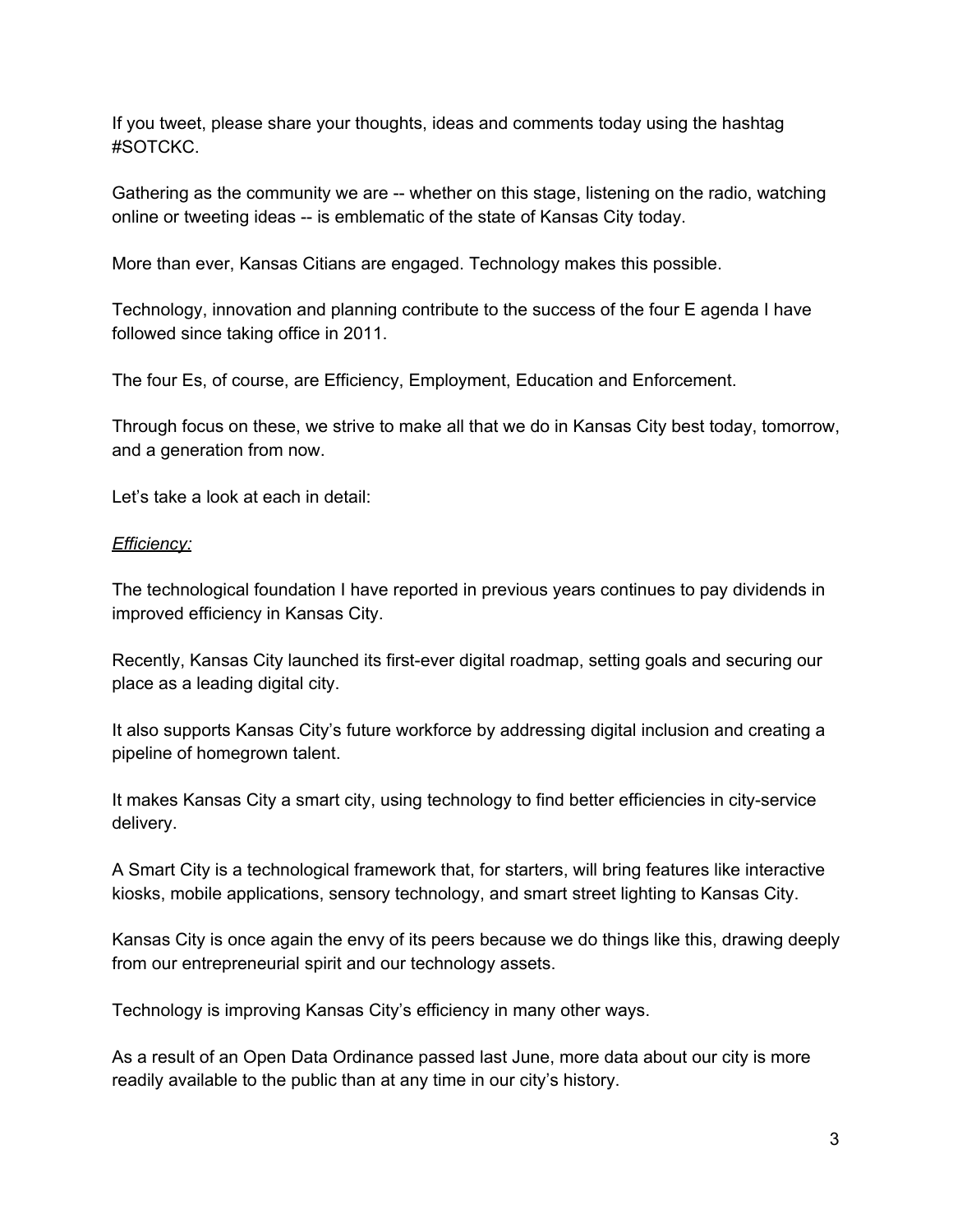An information search that used to mean a trip to City Hall is now available online from anywhere in the world, virtually instantly.

I believe open, transparent government is fundamental to an efficient and effective democracy. The Open Data Portal allows that.

Another key metric to efficient government is citizen satisfaction. Citizens' opinions drive a cultural shift that encourages data-driven performance management to improve city departments.

The tool for that is the annual Citizen Satisfaction Survey. The results are available online to anyone at anytime.

If you go online right now, you'll see our most recent survey results show significant improvements in 61 categories.

Resident satisfaction with the "overall image of the City," has improved 20 percentage points from four years ago.

In fact, citizen satisfaction with Kansas City's image is at its highest level since the City began its current survey in 2005. Not many cities can say that.

And then there is our KC Stat program. A monthly public report on progress toward Councilestablished goals, available to anyone through our online dashboard.

People are noticing the way we do business at City Hall.

The Ash Center for Democratic Governance and Innovation at the Harvard Kennedy School of Government has recognized the way Kansas City uses the citizen satisfaction survey as part of our performance management system.

They say it is one of the most innovative programs of its kind in the nation.

It doesn't cost a dime to be a good listener. And it also happens to be the right thing to do.

Speaking of dollars and cents, just last week, Council approved the City's \$1.47 billion budget.

The starting point for this budget was the five-year Citywide Business Plan, passed by the Council last fall.

This plan drives budgeting and keeps the city focused on long-term accountability while remaining open to fresh opportunities through annual updates.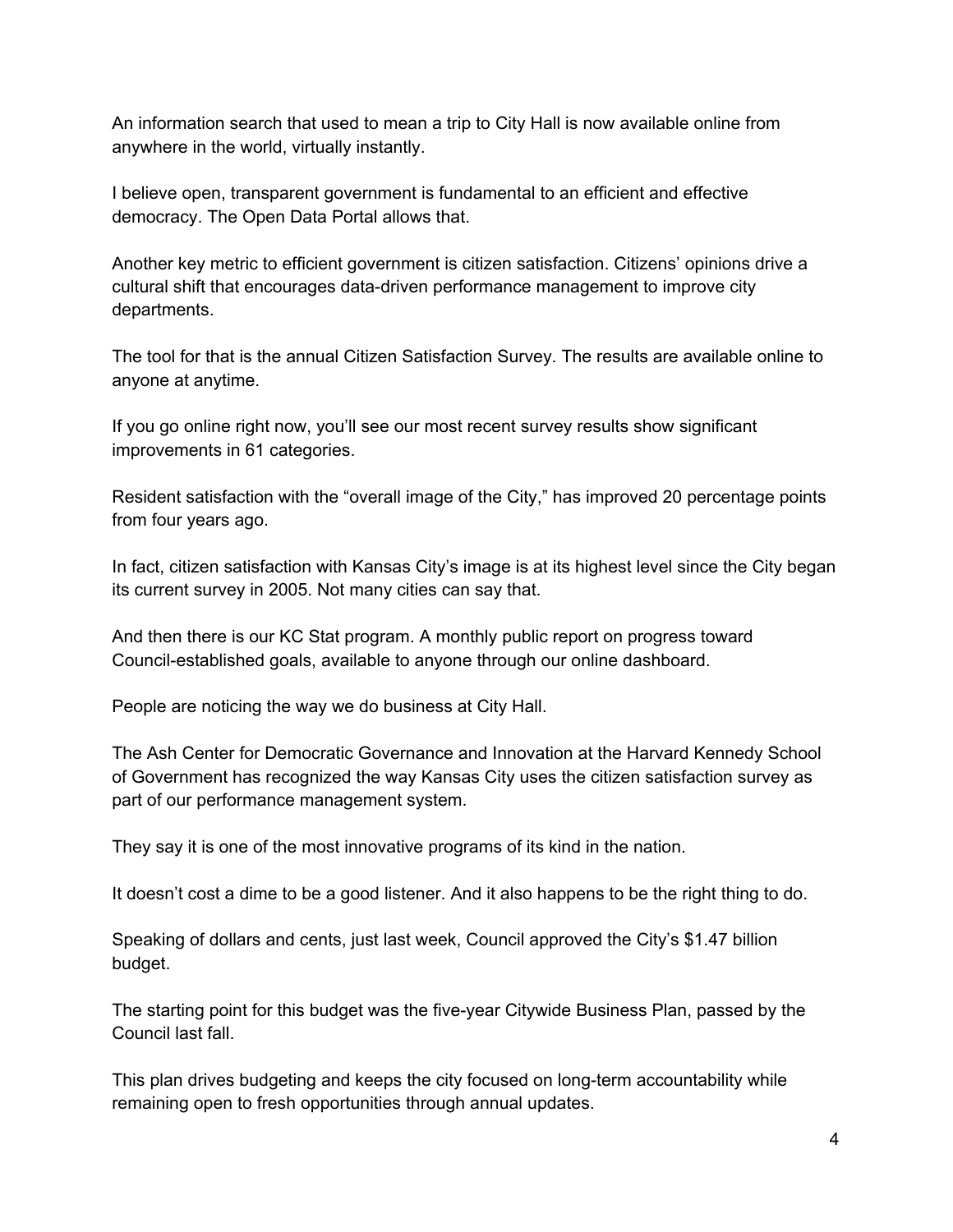Throughout the year, staff focuses on citizen engagement to talk about city priorities.

Due to the voter-approved change to the City Charter, I work with Troy and various city staff to make sure the budget is responsive to citizen input.

It's a painstaking process and I'm not just talking about the long hours that go into it.

I'm talking about the difficult choices we have to make on what programs to fund and at what levels.

Some individuals want to break down the city budget into one sound bite or a big headline.

They claim that government spending has consistently increased over the years.

But so has the cost of goods, services, wages, and benefits.

Under my leadership, we bring people together to solve problems, and sometimes that means making a necessary investment or a tough call to get the job done.

One such important investment decision is maintaining our streets, bridges, roads and other city infrastructure.

I will not kick that can down the road and leave our aging infrastructure problems for the next generation.

We have a backlog of deferred maintenance and my priority is to deal with it.

We currently fund about \$77 million a year for all infrastructure services -- things like street overlays, snow plowing, roadway striping, signage, maintaining bridges and more.

Sounds like a lot, but it's short. Way short.

The industry benchmark for the maintenance Kansas City needs would cost nearly three times that, or \$221 million.

Kansas Citians expect better, and we need to do better.

Our City covers 319 square miles. Our municipal assets total \$10.5 billion. That's a lot of ground to cover and a lot of municipal assets to maintain.

That requires us to get creative with how we solve problems and to be wise and judicious with the funds available to us.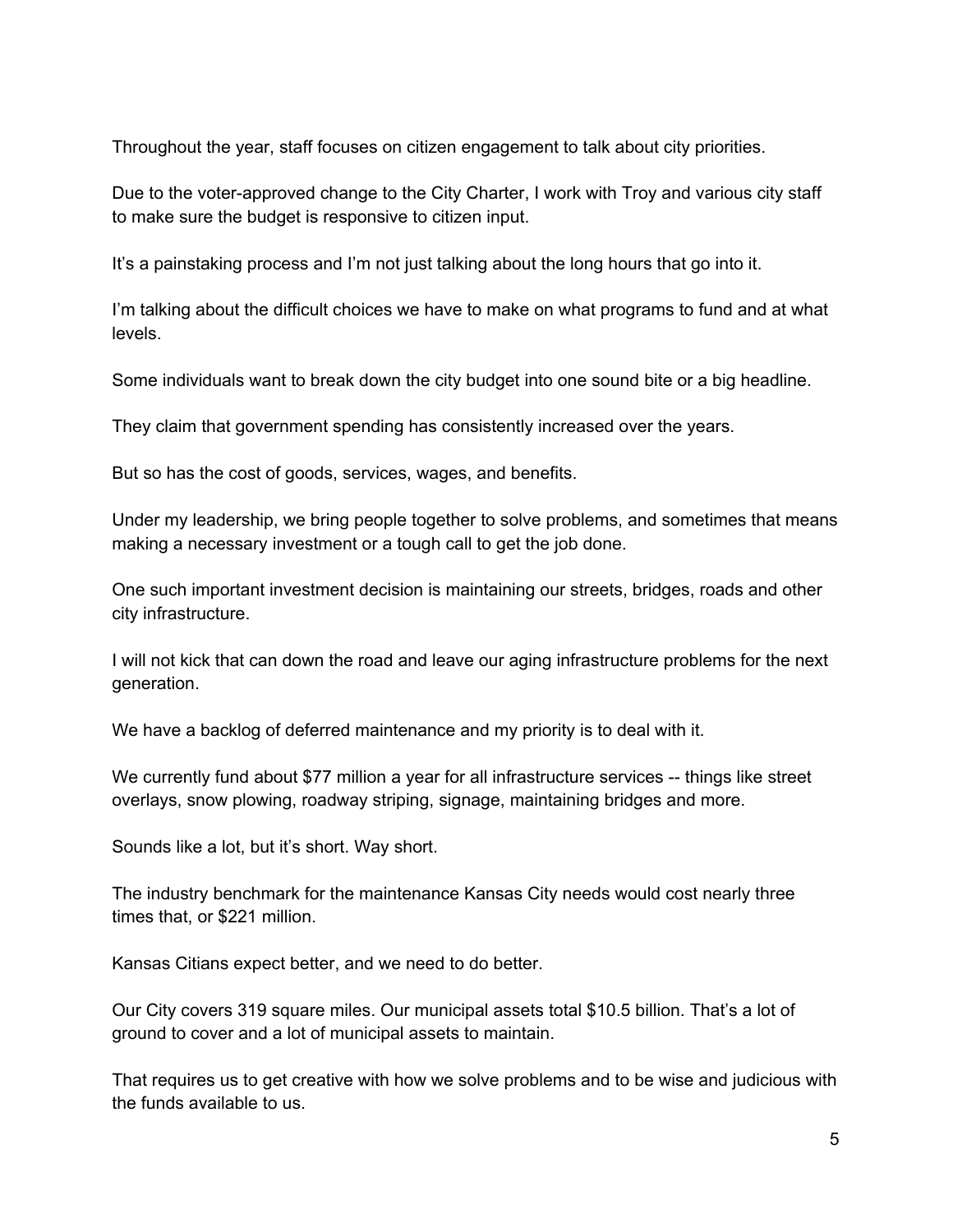That brings us to the Earnings Tax.

Some call the Earnings Tax a revenue stream. I prefer to call it Kansas City's lifeline, since it covers 39 percent of the General Fund.

Clearly, the Earnings Tax is important to Kansas City. In June 2016, voters will be asked again to renew this lifeline for another five years.

We've been good stewards of this critical resource by making changes like improved budgeting and fiscal management since the last Earnings Tax vote.

We've also strengthened the City's credit rating by reforming our pension plans and fully funding pension obligations for the first time in a decade.

We have also figured out better ways to listen to citizens and improve engagement, things like Citizen Work Sessions.

We're making budget decisions more closely aligned with citizen input.

Public-private partnerships are also a primary method for getting things done around City Hall. With such partnerships, we use fewer government resources -- and better leverage each dollar.

Partners like the Women's Foundation, Central Exchange and UMKC's Women's Center.

We partner with them for Women's Empowerment, or WE for short -- which is a very special initiative to me -- as it should be to all men interested in a better city.

I've been lucky enough to be surrounded by many intelligent, hard-working women in my personal and professional life -- women who deserve equal access to opportunity and equal pay for the work they do.

Unfortunately, in 2015, we still have a ways to go. That is why WE developed a blueprint with research-based, data-driven strategies.

The blueprint is just over a year old, and every single component of the blueprint has been accomplished or is in progress in a significant way.

Again, Kansas City is the leader.

Seven cities, the state of Missouri and two private companies have called to ask us how we did it, and how they might implement their own women's empowerment programs.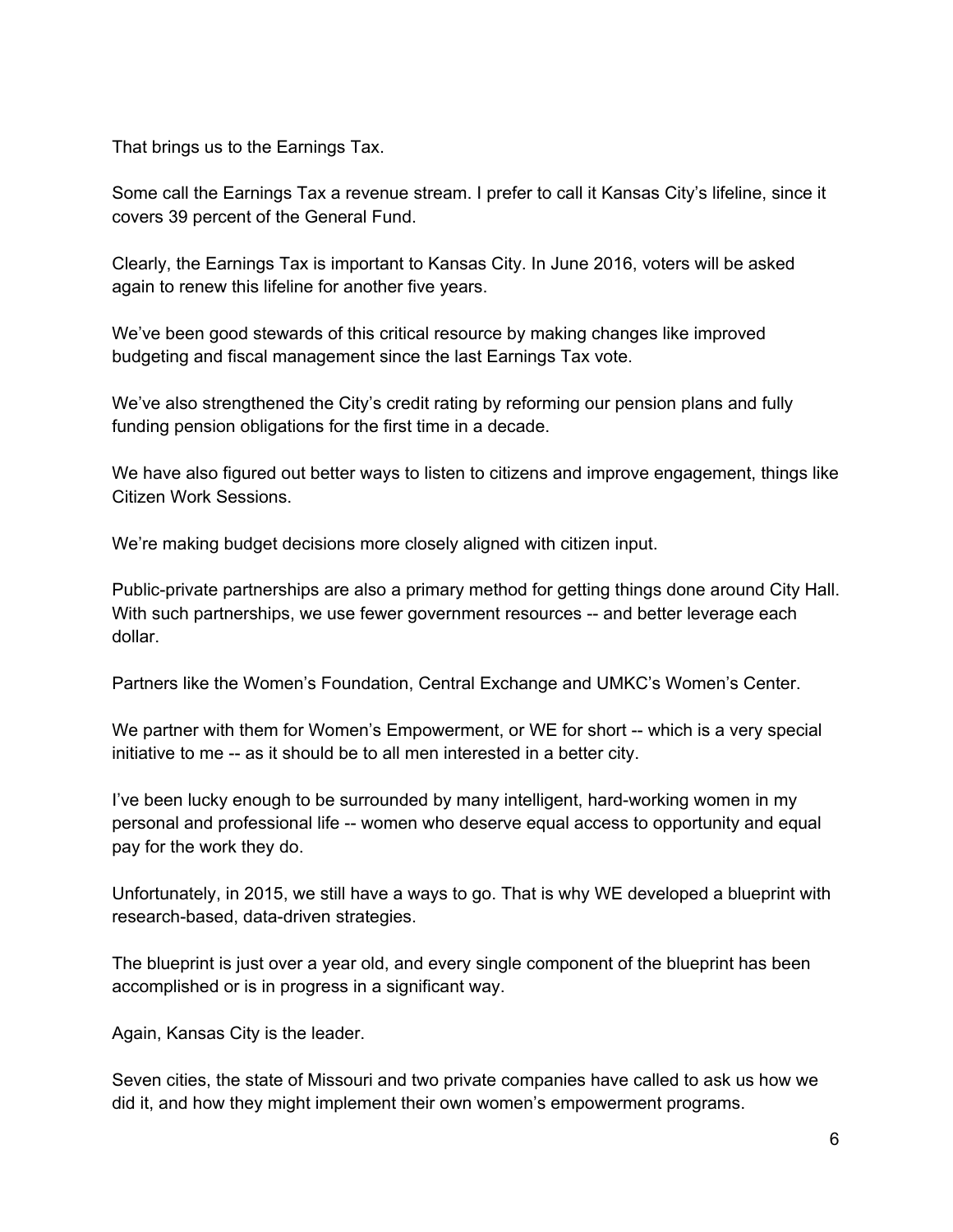I'm looking forward to September 18, when we will conduct WE 2.0, a hackathon to discuss key issues that continue to challenge women in the workplace.

Through a public-private partnership with The Wells Fargo Foundation, we will announce the recipients of \$500,000 in grants to organizations who work tirelessly to end homelessness especially those working to end homelessness among our military veterans.

Another public-private partnership -- one that improves Efficiency and another E agenda priority, Employment -- is the Mayor's Office of Civic and Community Engagement.

Last November, I appointed the Summer Youth Employment Commission to involve leading business and civic leaders to research and identify more summer jobs among corporations and community partners.

Speaking of summer jobs, the City's Bright Future Summer Employment Program, now in its 11th year, will hold its Bright Future Jobs Fair on April 25th at the UMKC Student Union.

The City hires around 100 youth each year at this fair, I hope to see lots of private employers there, too, to meet eager teens and young adults looking for summer work and internships.

Last February, I was invited to the White House as President Obama unveiled My Brother's Keeper, a program to implement what he calls "cradle to college to career" strategies to address persistent opportunity gaps faced by boys and young men of color.

My Brother's Keeper has six goals. They're listed on the screen.

As I learned about each of them, I was struck by the fact that Kansas City is a leader in many areas.

One of the President's goals is particularly close to my heart: Reading at grade level by third grade. More about Turn the Page KC, our early childhood reading program, a bit later.

Inspired by My Brother's Keeper, we pulled together several stakeholder groups last August for a meeting that included a sometimes-pointed discussion about race, inequity and strategies for improvement.

At that meeting, it became very clear that this was the first time many of those organizations had ever actually talked to each other.

From that realization, the Youth Services Roundtable was born.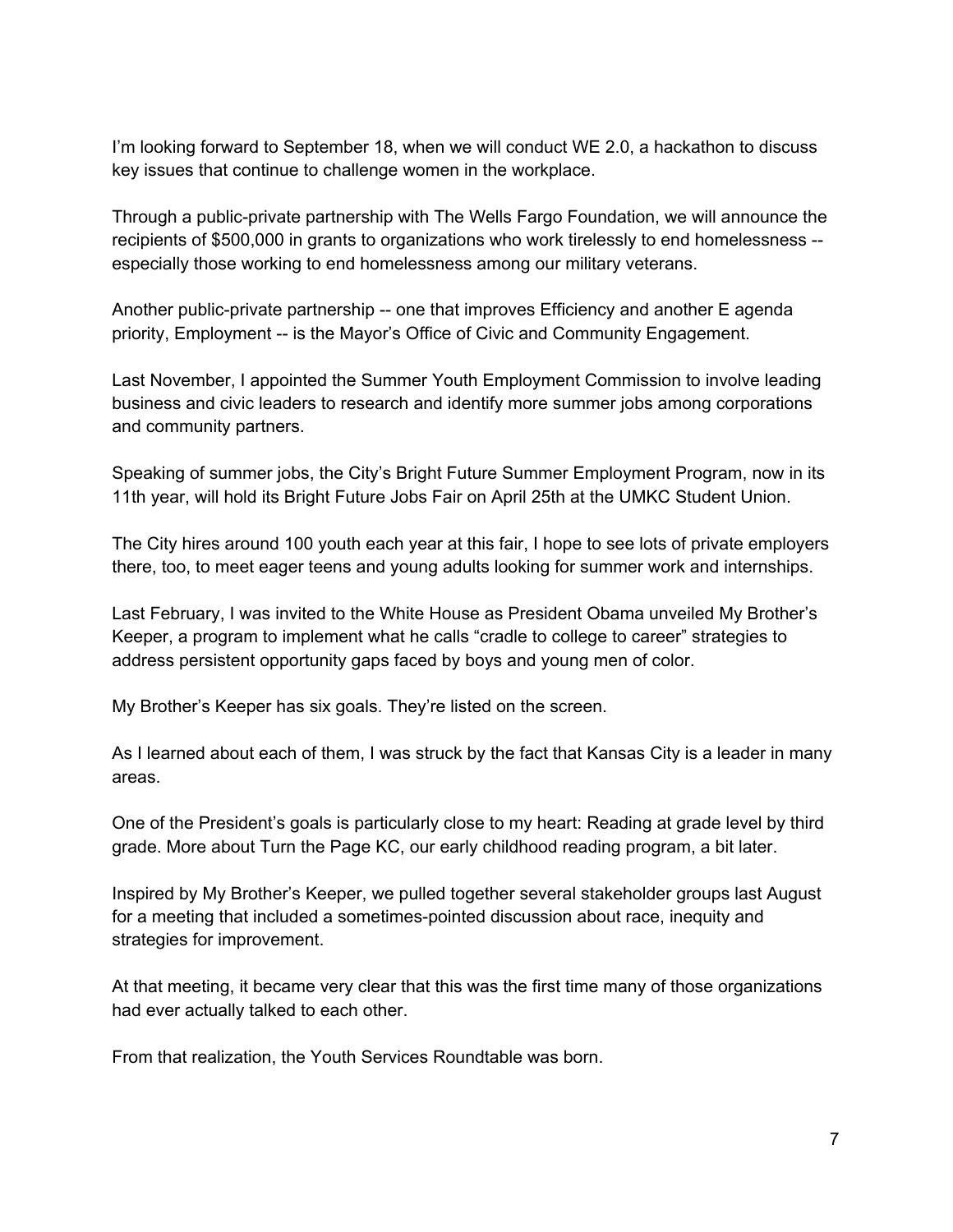The Youth Services Roundtable keeps those groups and many individuals connected to discuss urgent topics, like summer employment.

The Youth Commission, formed last June is comprised of 10 talented and community-minded young people and a few adults to create an action plan to better engage the youth of Kansas City.

We have engaged youth since the summer of 2012, when tensions began to boil over on the Plaza.

With their input on the type of fun and safe, summer activities they preferred, we now have Mayor's Nights and Club KC, including involvement with organizations like Arts Tech, the Nelson-Atkins Museum of Art and the Plaza Branch of the Kansas City Public Library.

Combined, Mayor's Nights activities served nearly 6,000 basketball, volleyball and soccer athletes ages 10 to 25.

Last summer alone, Club KC served more than 10,000 Kansas City 12-18-year-olds. And youth crime dropped 18% while Club KC was in session.

Efficiency is about saving money and adding value to government services.

However, being efficient also means forming partnerships that increase the reach and impact of our efforts.

# *Employment:*

A government that efficiently leverages every dollar can more aptly invest in job creation strategies.

That brings us to employment, another E in my four-E agenda.

In today's world, a well-trained workforce is not an amenity. It is a necessity.

That is why we must close the digital divide.

Digital connectivity is expanding thanks to Google Fiber and other firms who are now adding high-speed internet service.

We are working with my Challenge Cabinet, the Kansas City Public Library, Literacy Kansas City, KC Digital Drive, Connecting for Good, and Urban Tech to narrow the digital divide.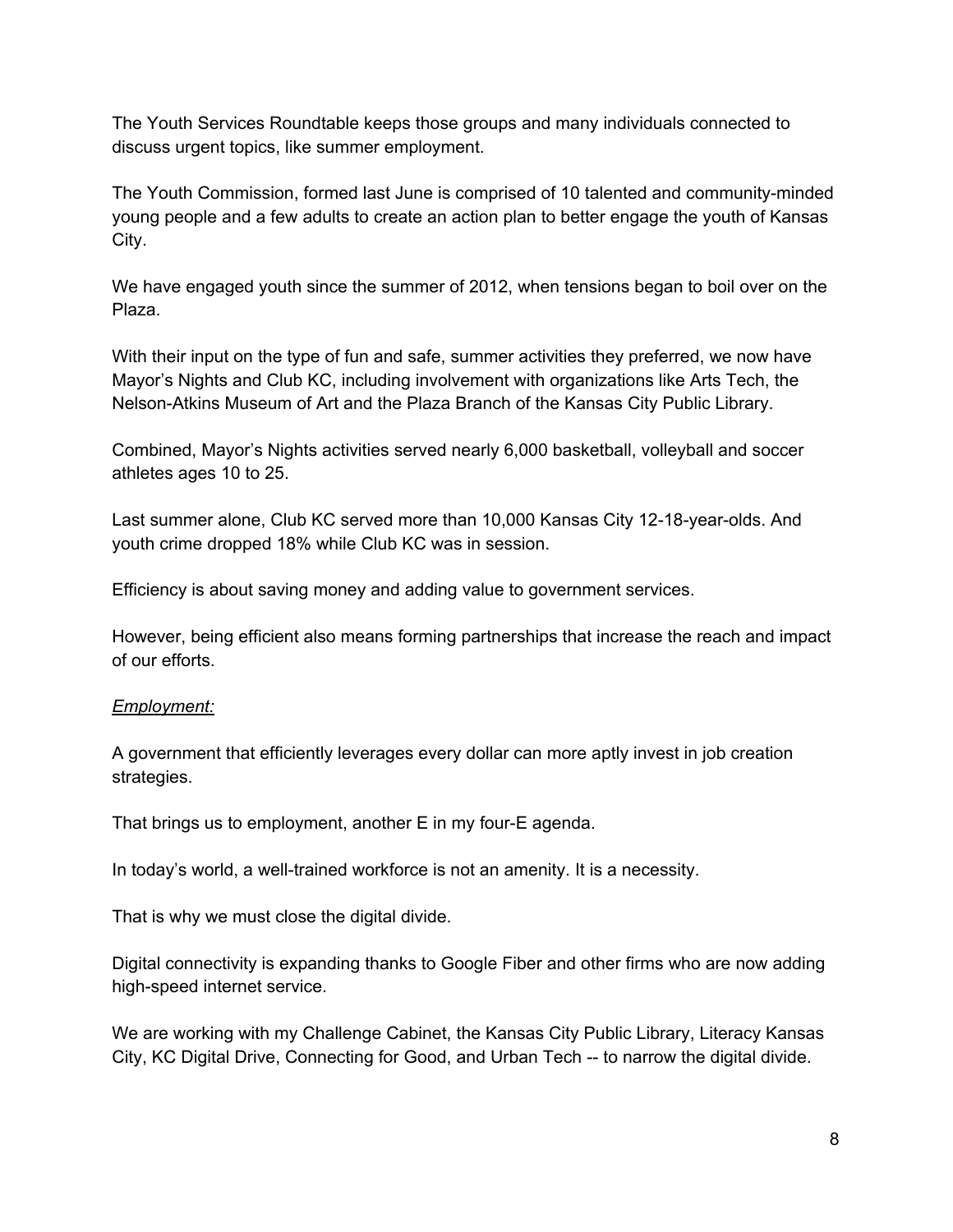To take full advantage of the bigger digital pipelines for which Kansas City is becoming nationally and even internationally known, we must make computers, the internet, and digital literacy training accessible to all.

We're doing that with two initiatives:

Earlier this month, I traveled to Washington, D.C., for President Obama's announcement of the White House TechHire Initiative, a program that includes Kansas City and 18 other cities and 2 states.

Working with the Full Employment Council, Think Big Partners Kansas City, Metropolitan Community College and the University of Central Missouri, we are launching Reboot U., an accelerated, job-specific training curriculum and internship program.

In addition, we're making tremendous strides in bringing LaunchCode to Kansas City.

LaunchCode brings together workforce agencies, city governments and learning programs on one side with tech employers on the other.

Together, they evaluate the skills of workers and provide learning to fill company workforce needs.

According to the latest available data from the Kauffman Foundation in 2013, Kansas City had more than 7,400 net new jobs among businesses younger than five years old.

As long as I am around, we will continue to foster our entrepreneurial mindset, fueled by assets like the Kauffman Foundation, KCSourceLink, Think Big Partners, and the Sprint Accelerator.

We'll do it with programs like LaunchKC, which today will begin accepting applications for \$50,000 grants from early-stage tech entrepreneurs.

Up to 10 start-ups will receive these grants at Techweek Kansas City next September.

We can hope that there will be another Cerner, or two, among them.

With programs like that, Kansas City's employment picture is very bright.

I intend that this means all of Kansas City, especially those neighborhoods that are full of long-overlooked opportunity.

That's why the City, in partnership with the Mid America Regional Council, the Local Initiatives Support Corporation (LISC), the Urban Neighborhood Initiative and the Greater Kansas City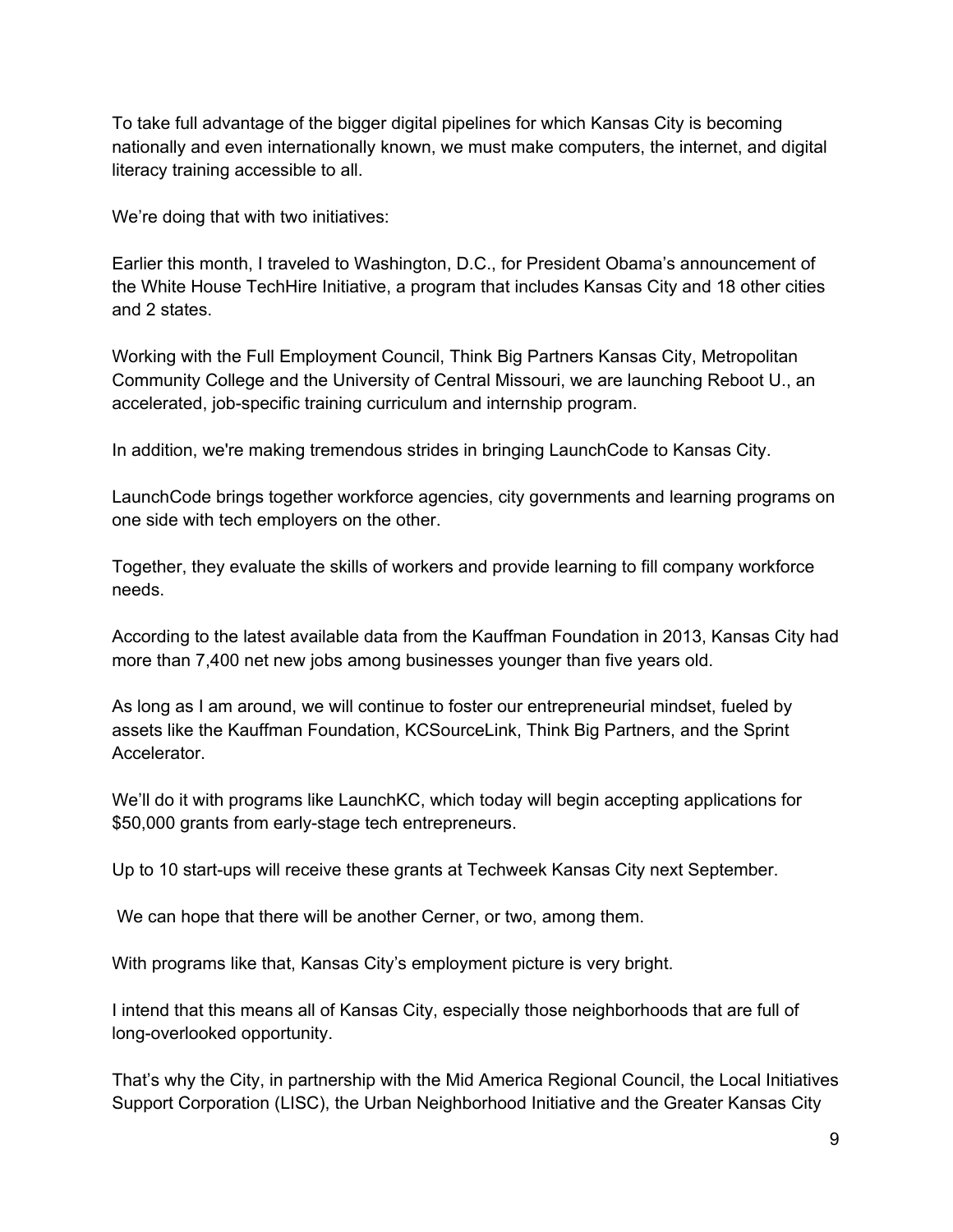Chamber of Commerce have joined together to drive neighborhood revitalization east of Troost to Prospect.

We all know there have been many ideas and plans for equalizing the east and west sides of our city.

Through these collaborative efforts, we will turn these ideas and plans into action.

One such plan is catalytic urban re-development.

It will be a long-term, strategic and holistic approach.

Now is the time to build on developments east of Troost that we discussed last year, like the new Aldi grocery store at 39th and Prospect, the Police Department's Leon Mercer Jordan Campus at 27th and Prospect, Beacon Hill and the dissolution of the 9-year-old housing receivership.

That is why the City is a key partner in both a Promise Zone Designation application and a Choice Neighborhoods Grant application, which would revitalize Northeast and Eastside neighborhoods, much like catalytic urban re-development.

We are one city, and we can either pull each other down or build each other up.

We often build each other up in focused ways, such as the Supporting Kids Foundation, a local charity that helps offset the financial burden to local families with a child diagnosed with cancer.

Because no one budgets for cancer.

With groups like that, large and small, as long as I am Mayor, my focus will be on building up all of Kansas City.

There are a few different ways to grow a prosperous, agile economy.

We've talked about job creation and job training, but there is also the notion that investment follows infrastructure improvements.

Look no further than downtown Kansas City for a case study of that fact.

Within blocks of the KC Streetcar route, new investments since 2012 are at \$1 billion. And that's before the first passenger is even on board.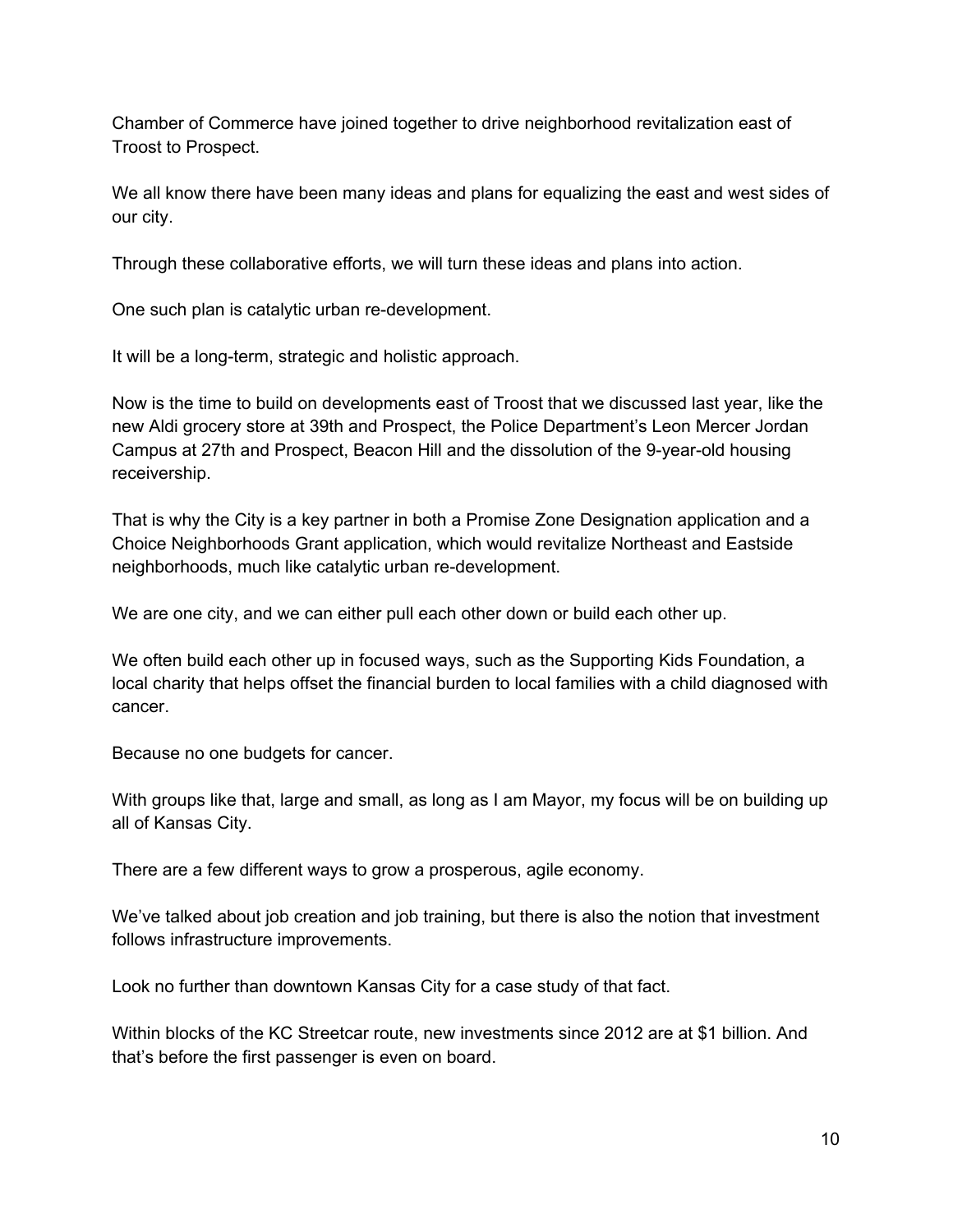45 projects have BEGUN CONSTRUCTION since August of 2013, of which 23 will not received incentives.

As important as bricks and mortar are, intangible creativity has been a linchpin of the Kansas City economy.

This year, we've acted on one of the key recommendations of the Mayor's Task Force for the Arts.

We opened an Office of Cultural and Creative Services.

Megan Crigger has joined the City Manager's staff as our first Director of Cultural and Creative Services.

Megan is focusing on arts education, capacity-building for organizations and individual artists, neighborhood development, tourism, and community partnerships that promote arts-related economic development.

Welcome to our team, Megan.

And welcome also to Stephane Scupham (SCUP-um).

Stephane has joined as the newly re-created Kansas City Film & Media Office, housed at Visit KC.

Welcome Stephane.

I am also very grateful that Bob Langenkamp, an experienced city planner, has accepted the top leadership position at the Economic Development Corporation.

With 26 years within and leading our City Planning Department, I am confident that Bob has the leadership and depth of experience to guide the EDC and the statutory agencies that embrace AdvanceKC.

Although AdvanceKC is still in its infancy. Bob is precisely the type of steady, experienced leader we need to guide that highly strategic effort.

Thank you, Bob.

Given our tech industry growth, entrepreneurial roots, innovative programs and fresh leadership, the Kansas City employment picture is bright.

Still, there is one barrier to economic vitality we need to knock down.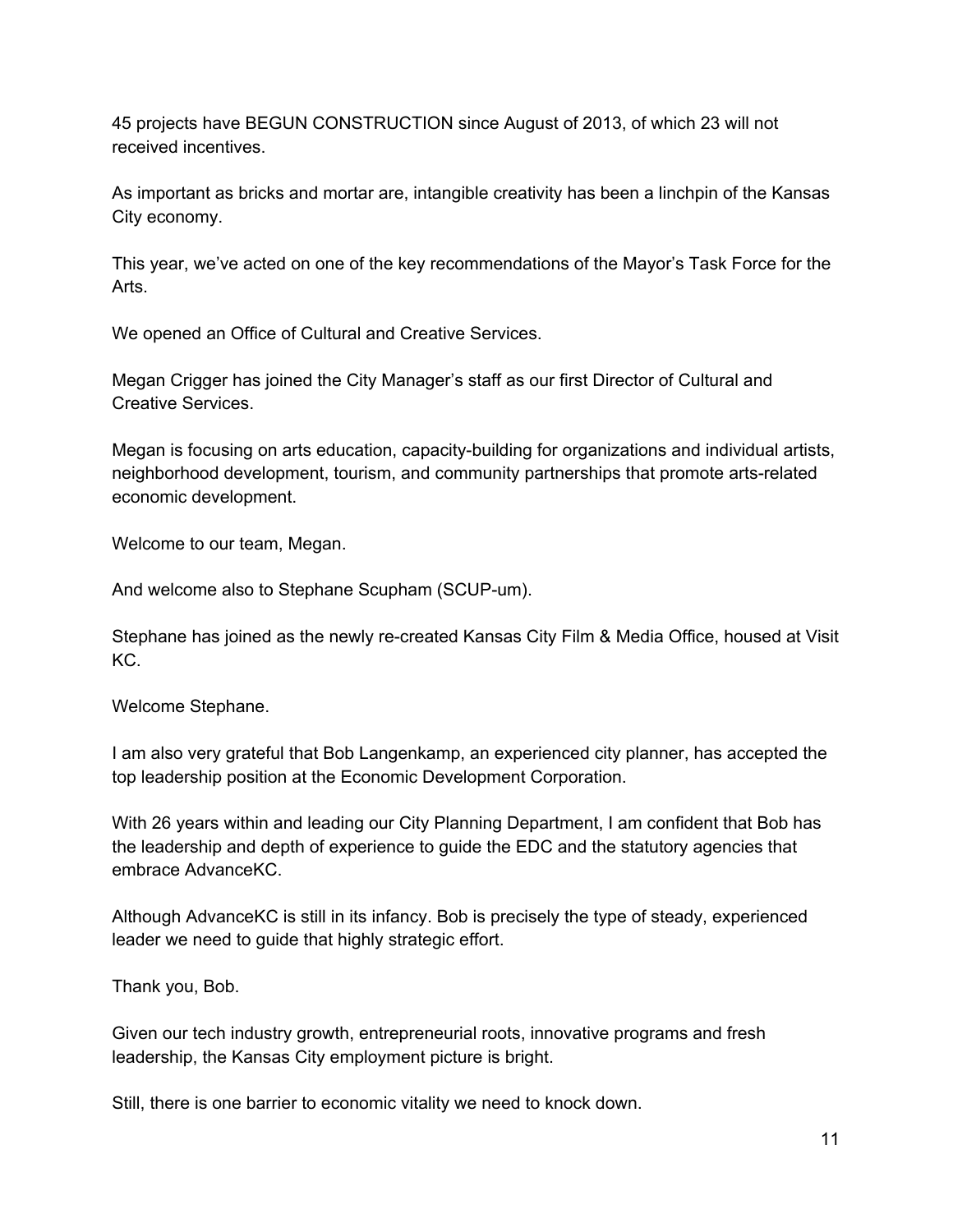Our entire community will suffer as long as there are Kansas Citians who work hard for 40 hours a week and still don't bring home enough money to provide for their families.

Last fall, I visited Pastor Donna Simon's church to meet with fast-food workers fighting with others across the nation for a living wage.

We live in the United States - the nation of plenty. Yet, we expect people to provide for themselves and their families on \$7.65 an hour. That doesn't add up.

Workers like LaToya Caldwell deserve better.

LaToya has worked at Wendy's for six years.

Two years ago, LaToya made \$9.29 at Wendy's, but she had to go on early unpaid maternity leave, and the company hired her back on at \$7.35 an hour.

She's been stuck at that wage ever since.

She struggles to raise four children between the ages of 12 and 2 on minimum wage, and two of her boys are special needs.

Moms like her need a fighting chance.

LaToya is here today, along with her fellow changemakers in this movement. Let's give them a hand.

Economic data shows that productivity has grown since the early 1970s while the value of the minimum wage has stayed flat, or even fallen.

As a result, our nation has created a growing class of service workers and laborers who are not paid enough to support themselves and their families.

No one in THIS country should work 40 hours a week and STILL have to raise their children in poverty.

The State of Missouri must not only raise the minimum wage, but it must examine the eligibility requirements for safety net programs that keep people like LaToya from falling through the cracks altogether.

Period. End of story.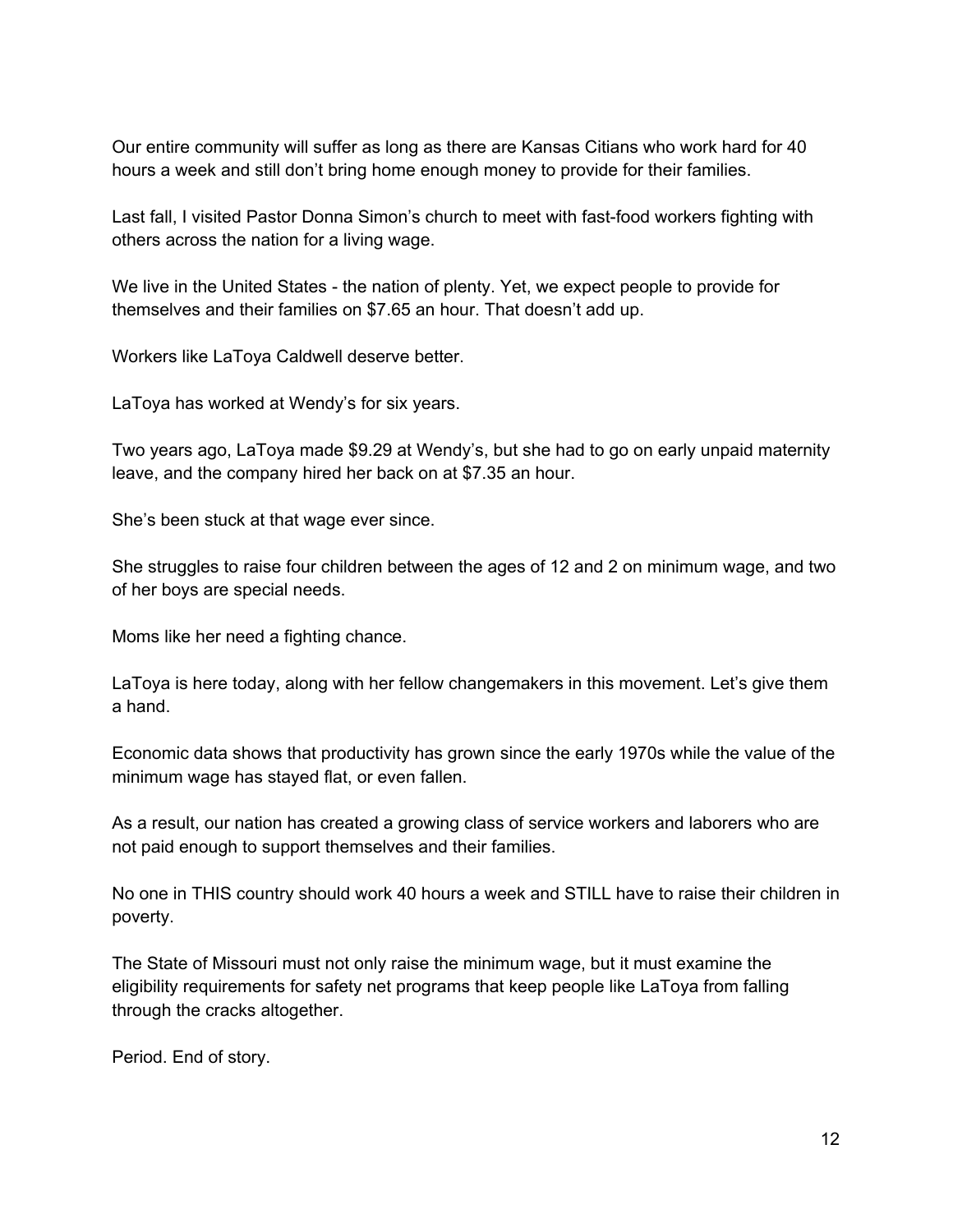## *Education:*

I promised you last year that my office would be engaged in education unlike any mayoral administration before. We have not backed down from that promise.

In my four years in office, I've read with children in 80 schools I visited.

I can tell you firsthand there are some great schools, excellent teachers and thousands of joyful children in this city.

The common perception persists that there are no good education opportunities in Kansas City, Missouri, but that's just wrong.

There is no better evidence of that than this:

Last week, Kansas City Public Schools Superintendent Dr. Steve Green was named by his peers recipient of the 2015 Pearce Award for Superintendent of the Year.

Congratulations, Dr. Green!

Other evidence of Kansas City's educational leadership abound.

KCPT recognized Turn the Page KC for helping third graders read proficiently at the third grade level.

The White House invited us to be on a panel with Mayor Angel Taveras of Providence, Rhode Island, to discuss local efforts and strategies to bridge the word gap.

These honors and others are all good news, but we still have a ways to go.

I firmly believe education is an opportunity to be seized and leveraged into jobs, health, and happiness.

Two opportunities, actually:

1) Opportunities to increase quality seats and grow individual student achievement, particularly in reading.

2) Opportunities to close the educational gaps between kids in poverty and kids who are not.

28 schools in Kansas City, Missouri, serving nearly 18,000 children, beat the state average in both reading and math. These are schools with quality seats.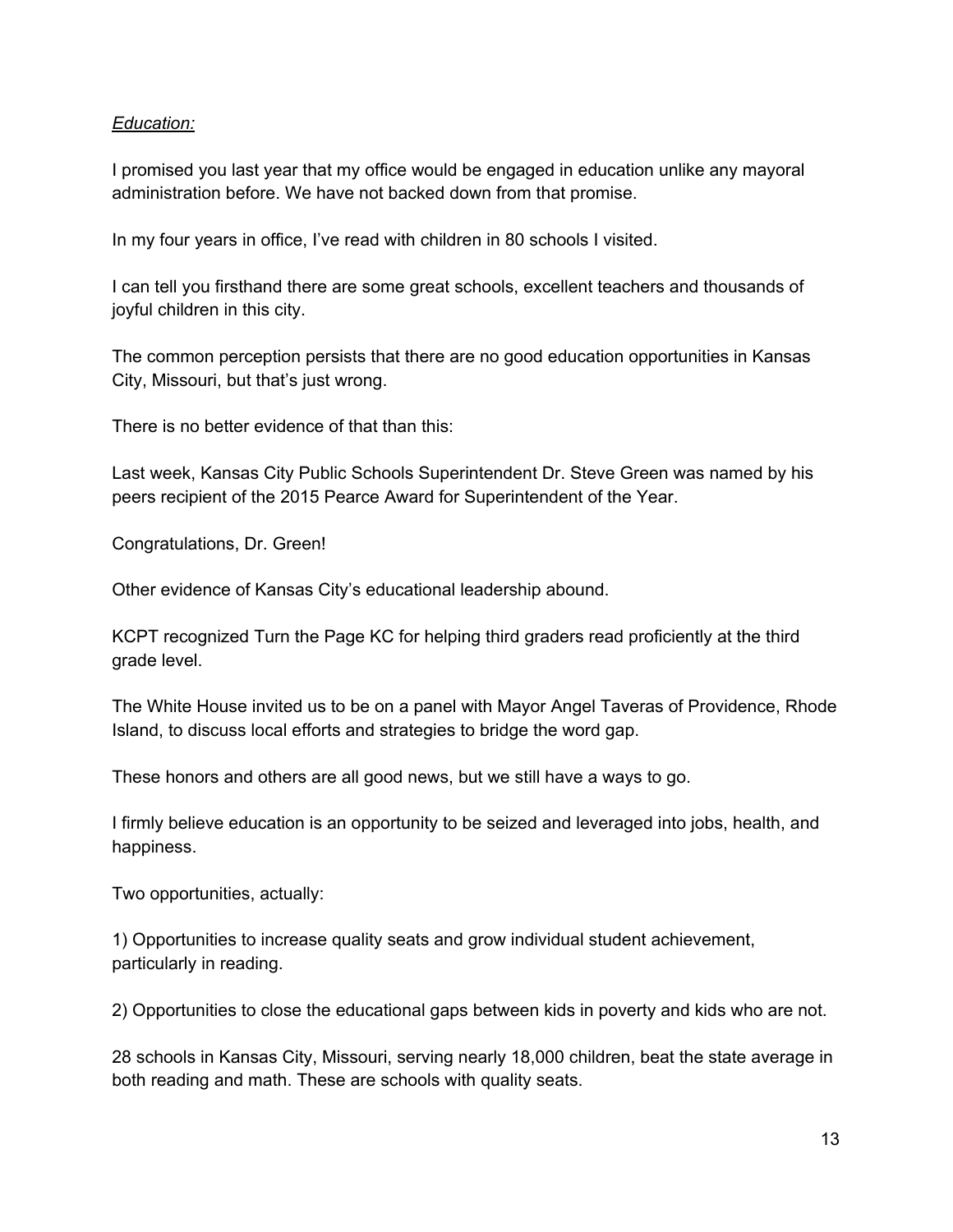Right now, these schools serve 28% of the students in Kansas City.

That's short, but there are more on the horizon. For example:

A group of active parents formed Midtown Community Schools and selected Citizen of the World -- a charter school with a proven track record in Los Angeles and New York City. They plan to open two elementary schools in midtown Kansas City in the fall of 2016.

Hale Cook, a once-vacant Kansas City Public School building, is now a diverse and thriving school of more than 120 students from pre-kindergarten to second grade.

The North Kansas City School District is offering an innovative year-round curriculum at two elementary schools.

Hickman Mills recently broke ground on a beautifully renovated Ervin Early Learning Center, which will serve nearly all the 4-year-olds in the district.

And a potential innovative initiative between Kansas City Public Schools and the Urban Neighborhood Initiative plans to bring another proven charter school to Kansas City as part of the Purpose Built Communities concept.

Those are all "quality seats," and Kansas City students need more innovative ideas like that.

That's why I implore our city's educational leaders to open their minds and their hearts to more collaboration between charter schools and our public school districts.

I'm talking here, of course, about the effort between Academie Lafayette and Kansas City Public Schools

Let's set aside adult politics -- and most especially let's set aside racial politics -- and talk and work together to provide the best classrooms and the best education that we can possibly can for EVERY student, regardless of race or zip code.

It's an innovative idea, I know. And a challenging one.

But school leaders need to find a way to bring proven, data-driven successful teaching methods to all our students.

As far as growing student achievement, I believe that's the new metric of educational excellence.

In fact, many Kansas City schools are doing just that, and have been doing that for two straight years. See the list right behind me.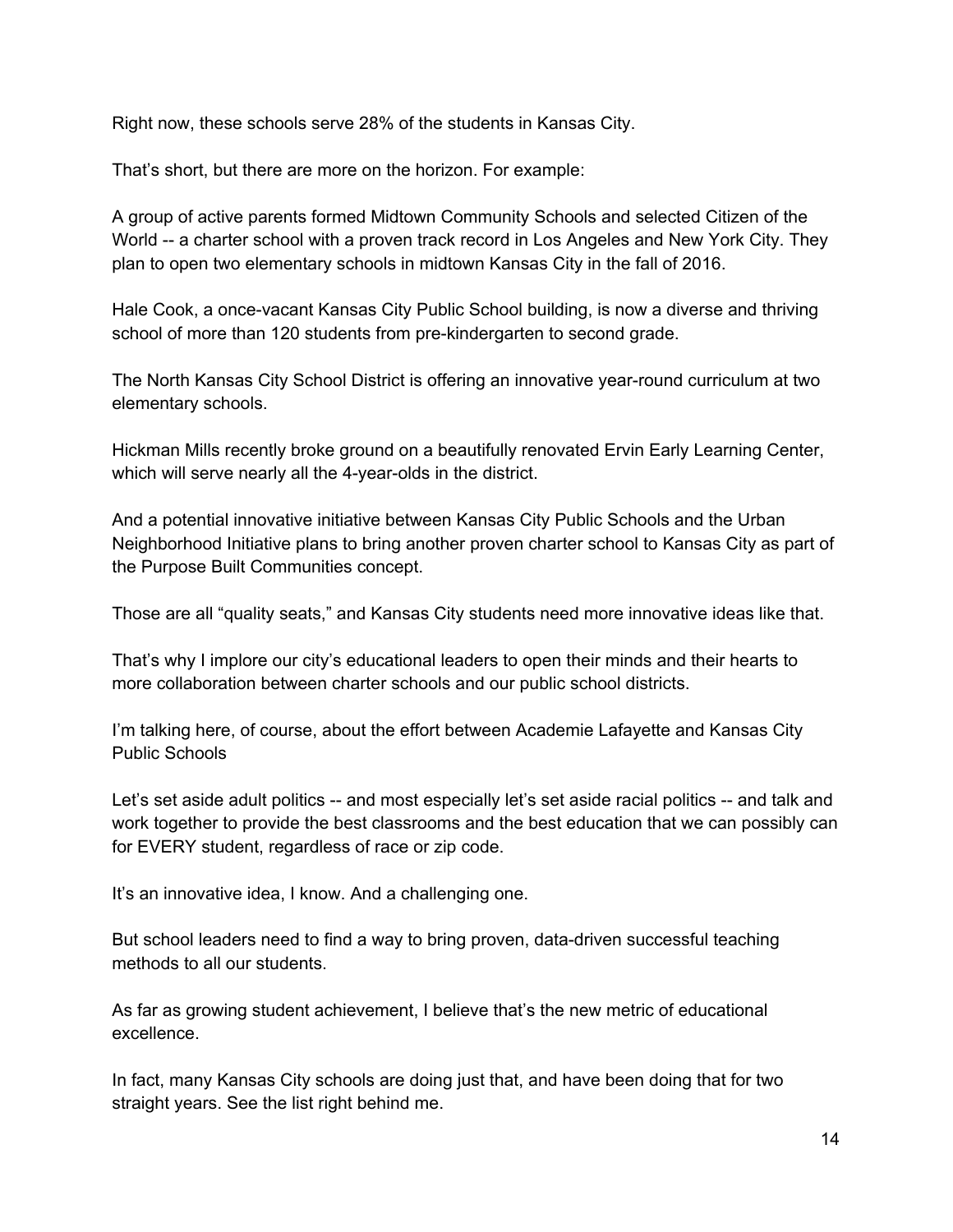I particularly want to point out four schools with students in at-risk categories who are EXCEEDING the state's growth expectations.

These students, who receive a free or reduced lunch, are from a minority racial or ethnic background, are English Language Learners or are students with disabilities.

The second educational opportunity we have is closing some gaps: The word gap, the support gap, and the awareness gap.

Children in low-income families hear 30 million fewer words by age three than children in middle and high-income families.

This word gap leads to an alarming achievement gap — in school and in life.

Last August, my office and Turn the Page KC partnered with the Family Conservancy, along with special guests from the U.S. Department of Education and National League of Cities, to garner more community support for the Talk, Read, Play with your Child Every Day campaign.

More than 30 organizations so far have committed to promote the Talk, Read, Play objective of closing the 30-million word gap.

Turn the Page KC supports Talk, Read, Play because early childhood reading helps third graders read proficiently at grade level.

I'm grateful that more than 600 volunteer "page turners" have joined me and Turn the Page KC to read with children once a week in schools and in after-school programs.

Most recently, Live KC and GEN KC has helped fill the support gap by signing up more than 150 Page Turners.

Live KC and GEN KC include young professionals who seek to enhance livability and community involvement in KC. Instilling a love of learning in the next generation certainly does that.

Two additional opportunities are on the horizon to support our classrooms: Literacy Lab and City Year.

Literacy Lab is an evidenced-based program that can increase students' reading levels by an average of 1.5 grade levels in just 42 hours of instruction.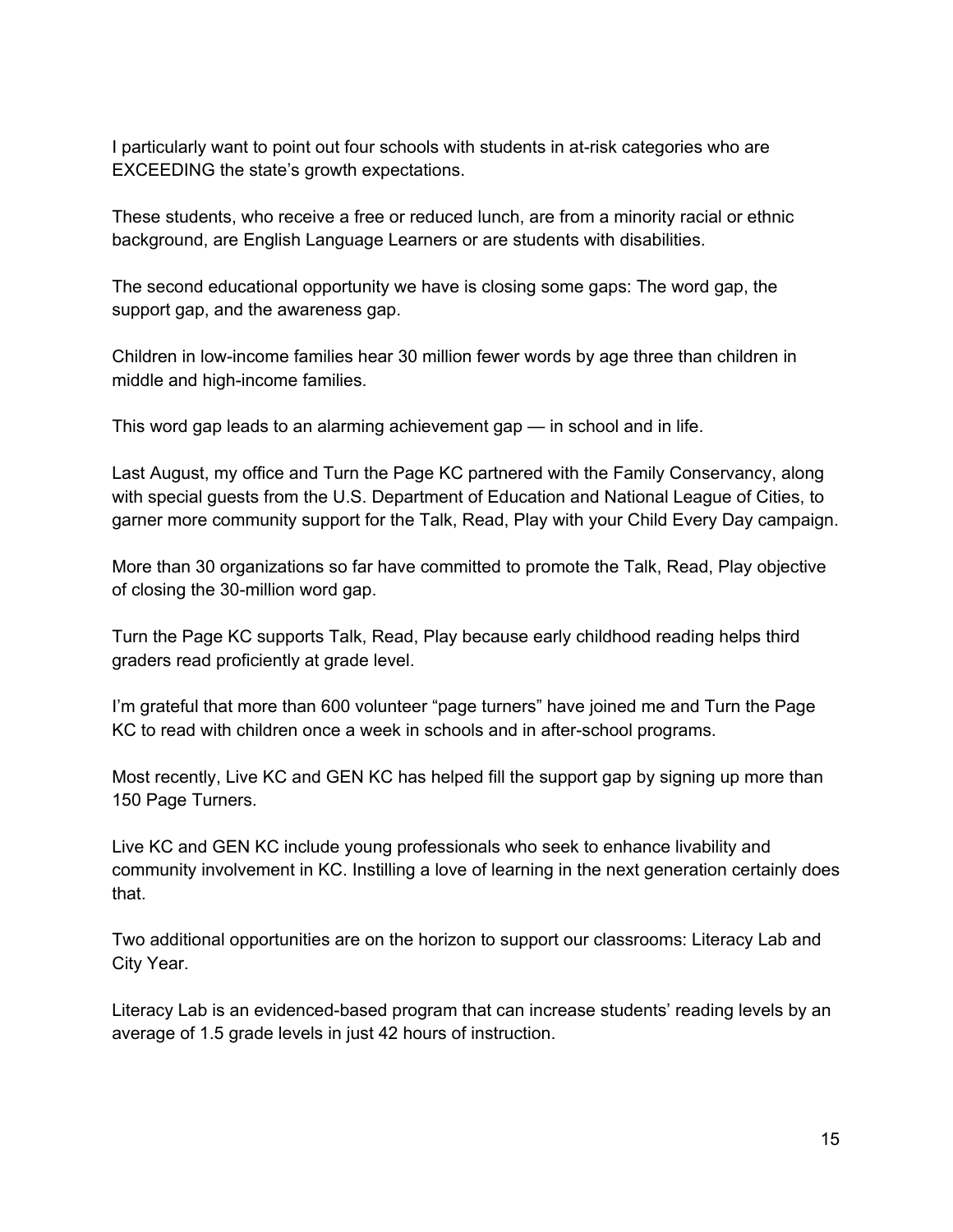Turn the Page is working with Kansas City Public Schools and Hickman Mills Schools on an ambitious plan to integrate 28 Literacy Lab tutors into 12 schools that need the most additional support.

City Year marshals Americorps staffers -- a highly trained army of, diverse, passionate young people in recognizable red jackets -- to help students who are at greatest risk of dropping out.

I expect I'll be telling you about initial successes of City Year and Literacy Lab next year.

The final gap we need to close in education is the awareness gap.

Few are aware, for example, just how big a problem we have with the reality that students change schools, sometimes three or four times in just one school year.

No surprise: These students typically are not reading at grade level, and they probably aren't learning as well as they can or should.

To address this issue, my office and Turn the Page KC are joining forces with America's Promise Alliance to host a mobility summit this fall.

This Student Mobility summit will bring together leaders in education, housing, city government, refugee resettlement, youth services, homeless support and transportation to see how we, as a City, can curb the root causes of family mobility.

The other awareness gap we need to close is a common understanding of what kids need to know when they enter kindergarten.

Fortunately, the Greater Kansas City Chamber has adopted Kindergarten Readiness as a Big 5 initiative.

Turn the Page KC is working with the Chamber, school districts and early learning organizations to create a citywide consensus on this important educational factor.

Armed with that, we can better understand where our resources are most needed.

By seizing achievement growth opportunities and filling educational gaps, we are making a difference for kids, and for the future of Kansas City.

# *Enforcement:*

Finally, Enforcement is perhaps the E agenda item that has been on everybody's mind the most in the past year.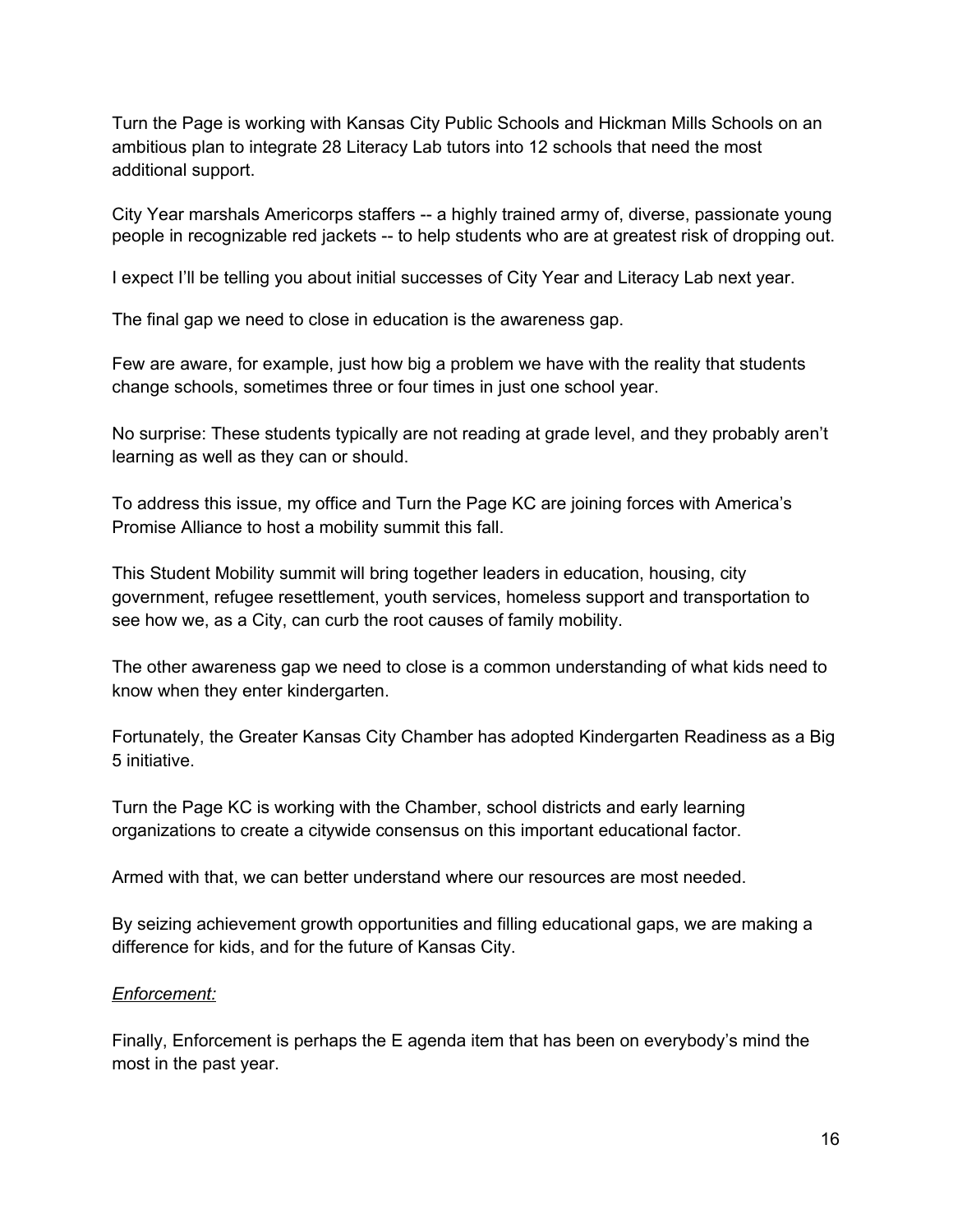The troubles we've witnessed in Ferguson, Missouri have placed a strong focus on the issues we still have to overcome as a nation and right here in Kansas City.

Ferguson reminded me of the emotions that this city and the entire nation experienced when Martin Luther King, Jr. was assassinated. I was also reminded that strong communities overcome adversity not by violence, but by upholding strong virtues.

Last November I asked that our community, rather than fight with our fists, fight to eliminate the conditions that led to the death of Michael Brown.

That is the opportunity that events like Ferguson presents to us -- to have an open dialogue about race and community relations in our City.

The Kansas City Police Department, under the visionary leadership of Chief Forte, and through community policing, its Citizens Police Academy and other public outreach has opened doors and increased understanding. Thank you, Chief, for your leadership.

The heart of my enforcement agenda is Kansas City No Violence Alliance, more commonly referred to as KC NoVA.

KC NoVA is gaining attention across the state and the nation. Just a few weeks ago, we welcomed a delegation of St. Louis officials to Kansas City to share the methods of NoVA with them.

We discussed with them how KC NoVA uses data-driven analysis of social networks to focus resources on the very small number of individuals who commit most of the violent crimes in the City.

Our Governing Board is highly collaborative and includes KCPD, probation and parole, the Jackson County Prosecutor, U.S. Attorney, ATF, FBI, social services, UMKC, and the City.

Our comprehensive approach to violent crime cut the number of homicides to its lowest level since 1972, a 42-year low.

Last year, KC NoVA implemented a pilot project called Teens in Transition to apply the focused deterrence model to the youngest members of our community most likely to commit violent crime.

Teens in Transition, offers social services and other supports that we hope will keep those teens out of trouble.

Michael Toombs, an artist specializing in interactive community-based art, and his staff coached the youths in anger management and similar coping skills. They provided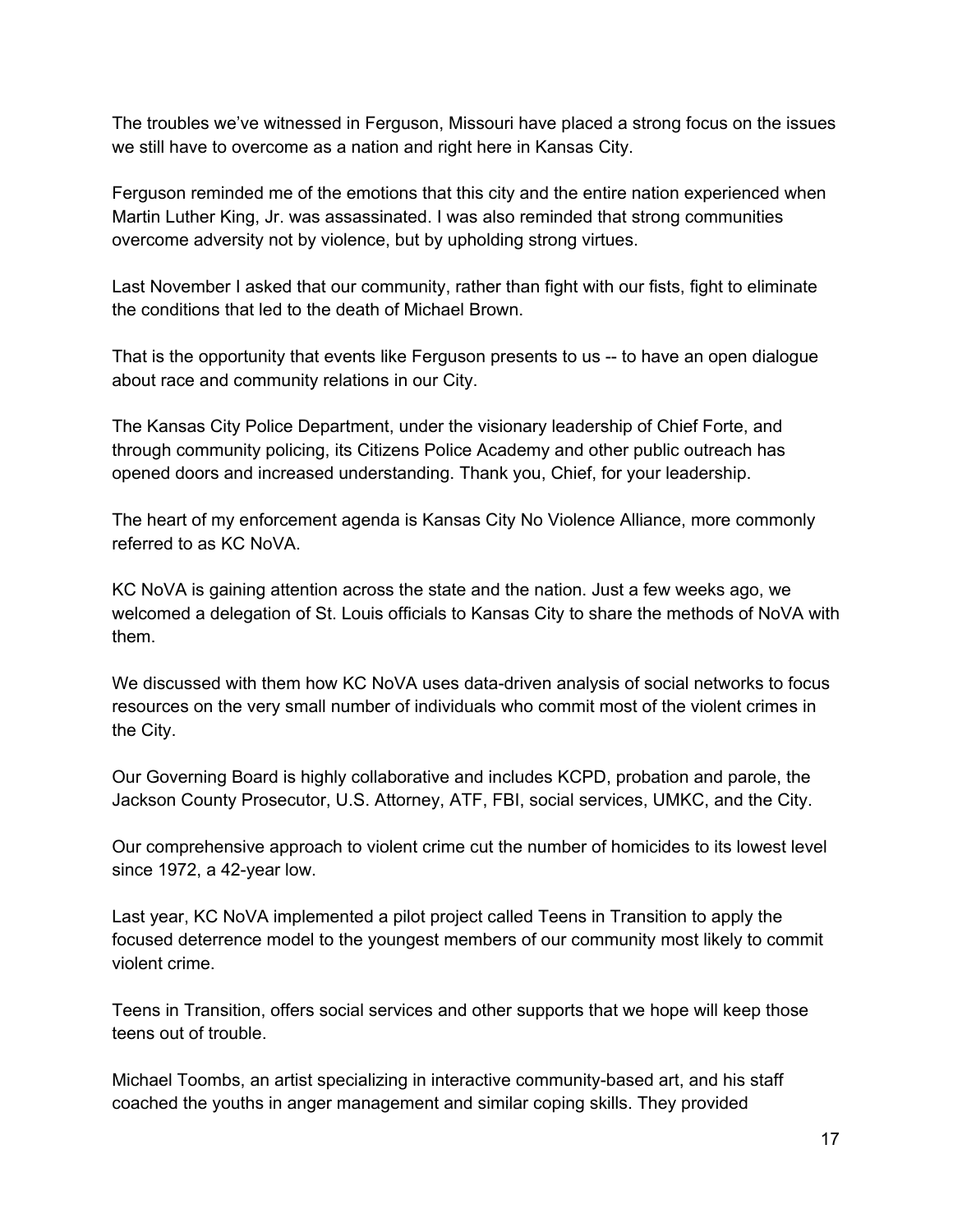opportunities for on-the-ground experience with time management, team building and community action.

KC NoVA client advocates delivered one-on-one intensive case management, helping solve problems related to education, housing, job training and employment and dispute resolution.

Last summer's pilot project yielded remarkable results. For nine weeks last summer, the group met at the Arts Tech Building in Kansas City. Programs were offered from 3 to 6 p.m. on weekdays, a window known to be high-risk for problems.

To instill a productive mindset in these young people at risk, participants were paid a modest hourly wage  $-$  \$7.65  $-$  for up to 14 hours a week for time they spent working in class and in the community.

They recorded their work on timesheets and if they were late, their pay was docked.

By last August, of the 24 teens that started the program, 20 successfully completed Teens in Transition.

An evaluation conducted by UMKC also showed that, on average, participants were significantly less likely than non-participants to have police contact.

My office has committed \$60,000 of its budget to scale up Teens in Transition during the summer of 2015. Every bit helps, and as I've always said, I make decisions based on facts and data.

The facts in this case tell us that some children as young as 13 years old are being caught in the cycle of violence.

The data from Teens in Transition is clear - it's working and deserves to be scaled up.

Certainly, 2014 was a turning point for violent crime in Kansas City. But I'm not satisfied. None of us should be. There is more work to be done, and much of it centers on gun violence.

Kansas City has also joined Cities United - a national partnership between Mayors and other partners.

I'll be in Philadelphia next month for discussions with those Mayors from around the country as we look for pragmatic and effective ways to end this slow motion mass murder.

Of course, one tangible solution remains elusive, and that's taking guns out of the hands of idiots. That's why earlier this month, I traveled to Jefferson City to support legislation to create an armed offender docket pilot project in Jackson County courts.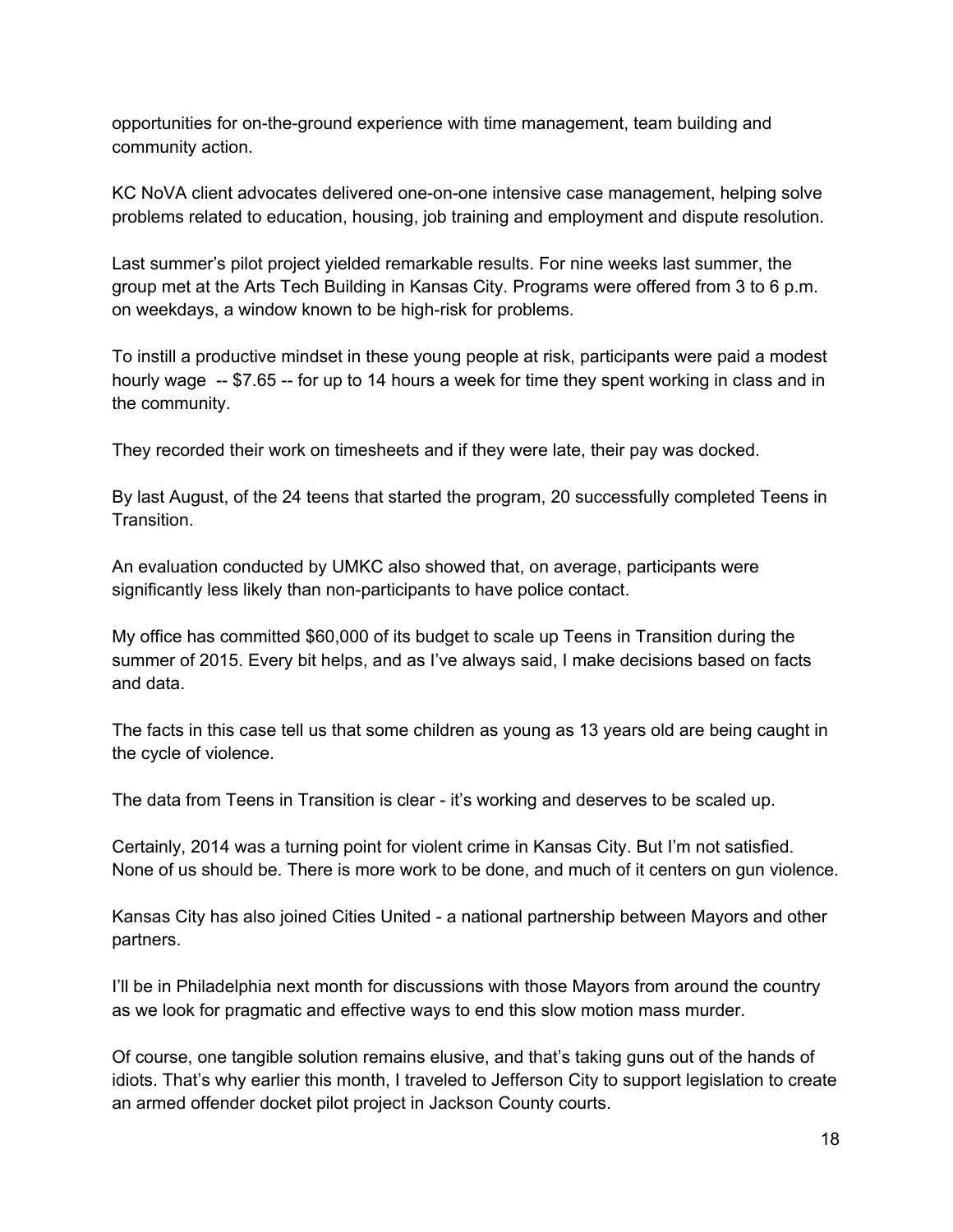This bill would create a pilot program in our courts to adjudicate those offenders, especially repeat offenders, who use guns when they commit crimes.

The political climate in Jefferson City hasn't been conducive to common-sense gun regulation. But this isn't about restricting the rights of people to lawfully keep guns.

The armed offender docket legislation is about protecting the right of six-year-old Angel Hooper to go to the store without being shot to death while her dad held her hand.

It's about protecting the safety of children like 3-year-old Damiah White, who was gunned down in her own home along with her mother, while her 11-month old brother was left to wander around in that house on his own.

And it's about Ka'Vyea (Ka-VEE-a) Tyson-Curry, the 10-year-old boy who was paralyzed after bullets hit him, and then, killed his father, while they were outside of a local gas station.

While I'm proud that we were able to limit the number of homicides in Kansas City, each death is one too many.

I reject the false argument that placing common sense limits on how guns are regulated somehow robs people of second amendment rights.

We place limits on who can drive and yet all those who do so responsibly maintain the right to do so.

The time is now to get guns out of the cars of young gang bangers, out of the hands of felons, and out of the hands of the mentally unstable.

We no longer have idiots just shooting other idiots. They're killing our kids and destroying families.

That simply cannot continue.

### *Conclusion:*

Hang tight, I'm going to get sentimental for a moment.

Kansas City, thank you for giving me the amazing opportunity to serve as your Mayor for the past four years.

I've learned more about myself and other people than I ever could have imagined.